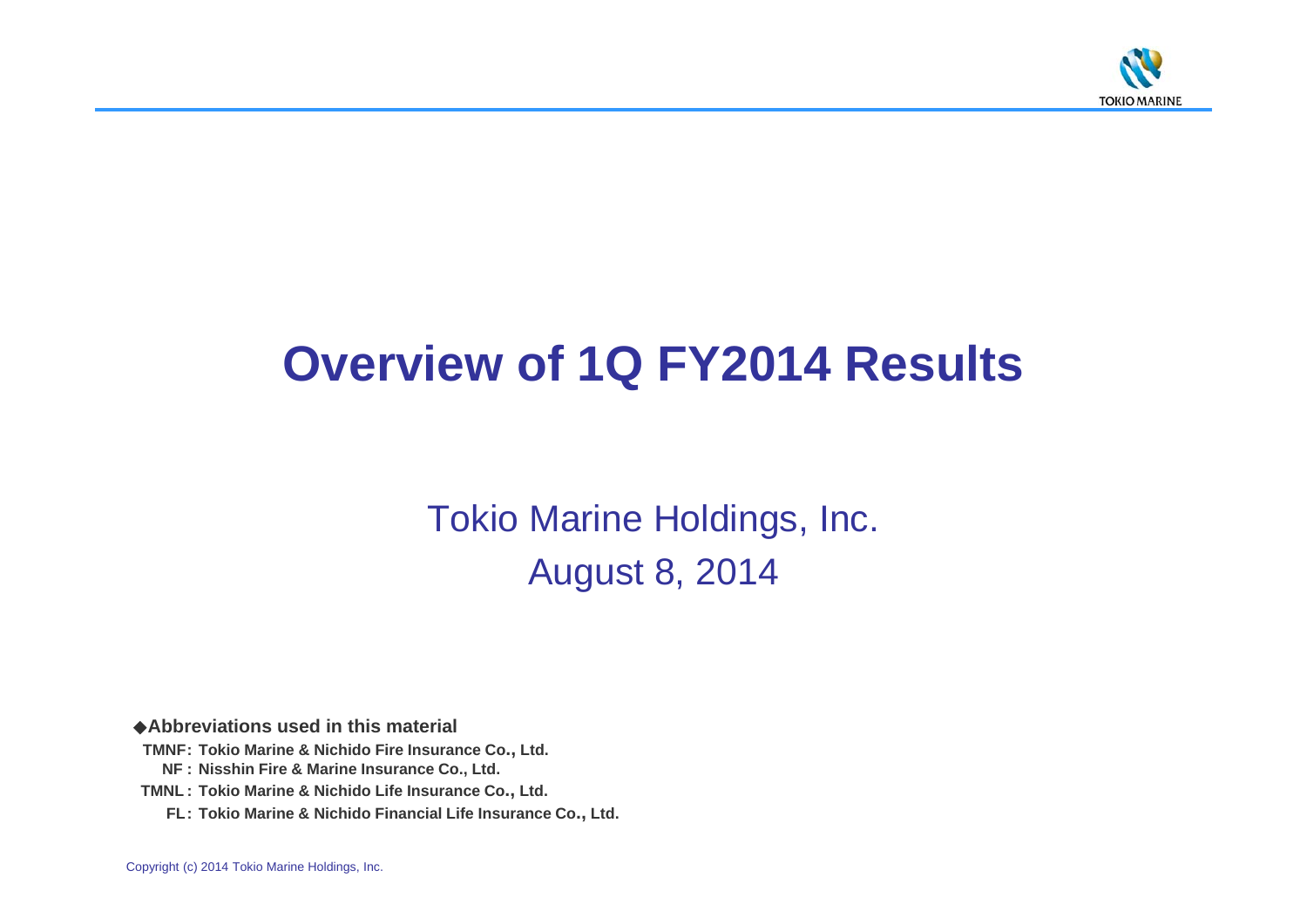# **Table of Contents**



## 1Q FY2014 Results

### • Consolidated Results Overview

| - Ordinary Income         |  |
|---------------------------|--|
| - Ordinary Profit ------- |  |
|                           |  |

### • Domestic Non-Life

| - TMNF Financial Results |  |
|--------------------------|--|
| - TMNF Combined Ratio    |  |
|                          |  |
| - TMNF Asset Management  |  |
|                          |  |

### • Domestic Life

|  | <i><b>AR</b></i><br>'N<br>IV.<br>*N∟ | $\mathsf{I}$<br>паныаг | $11+$ $\sim$<br><b>NGOUIL</b> |  |  |  |
|--|--------------------------------------|------------------------|-------------------------------|--|--|--|
|--|--------------------------------------|------------------------|-------------------------------|--|--|--|

### • International Insurance Business

| - PHLY / Delphi / Kiln ---------- |  |
|-----------------------------------|--|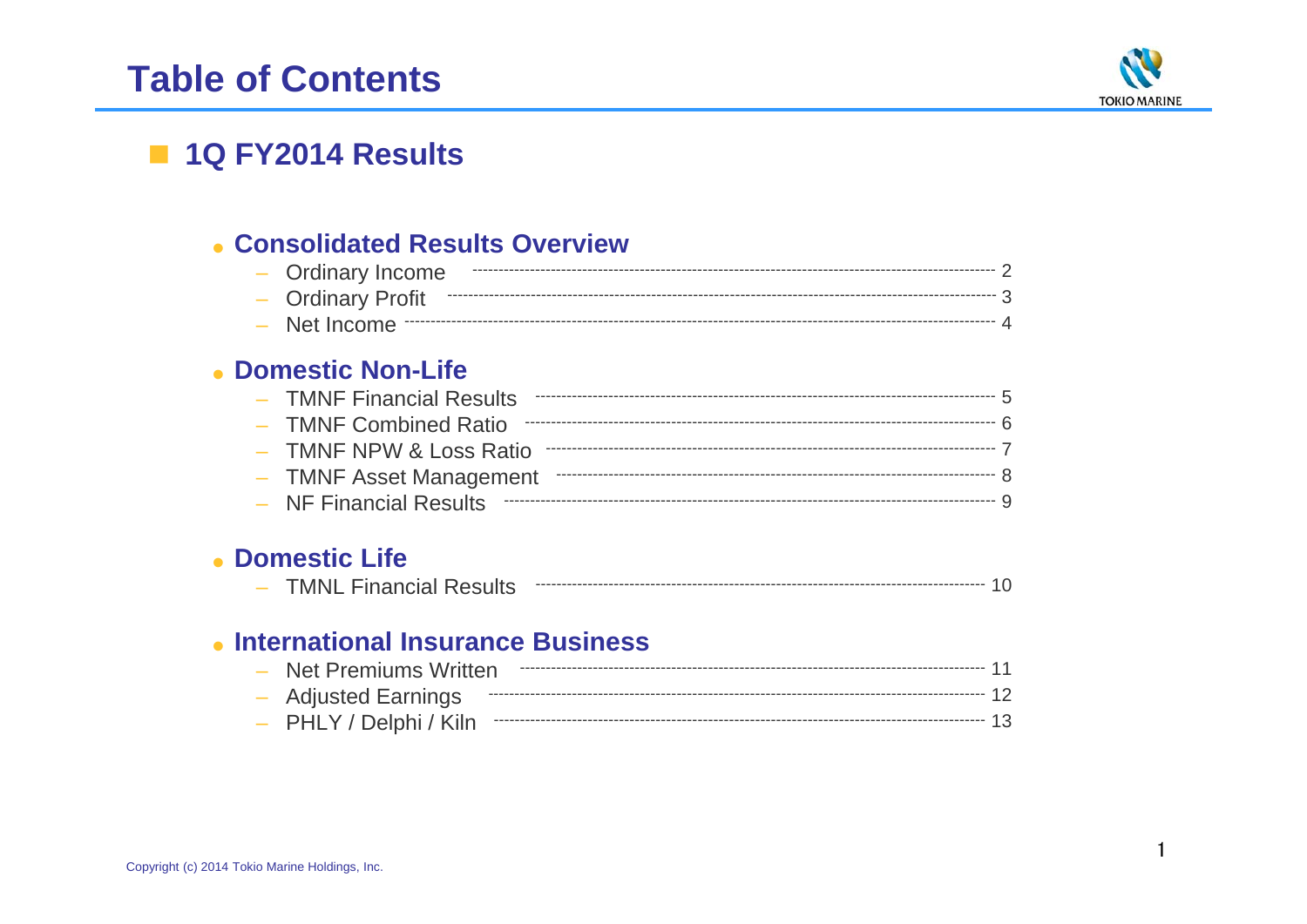# **Ordinary Income**



### **Ordinary Income** (billions of yen)



- Net Premiums Written
	- **Increased in domestic non-life business including TMNF** centering on auto
	- **Increased at overseas subsidiaries mainly due to organic** growth and the depreciation of the yen
- – Life Insurance Premiums
	- **Increased mainly due to an increase in in-force policies at** TMNL and strong sales in Asia (excl. Japan)
- Investment income
	- **O** Decreased mainly due to a decrease in investment gains on separate accounts at FL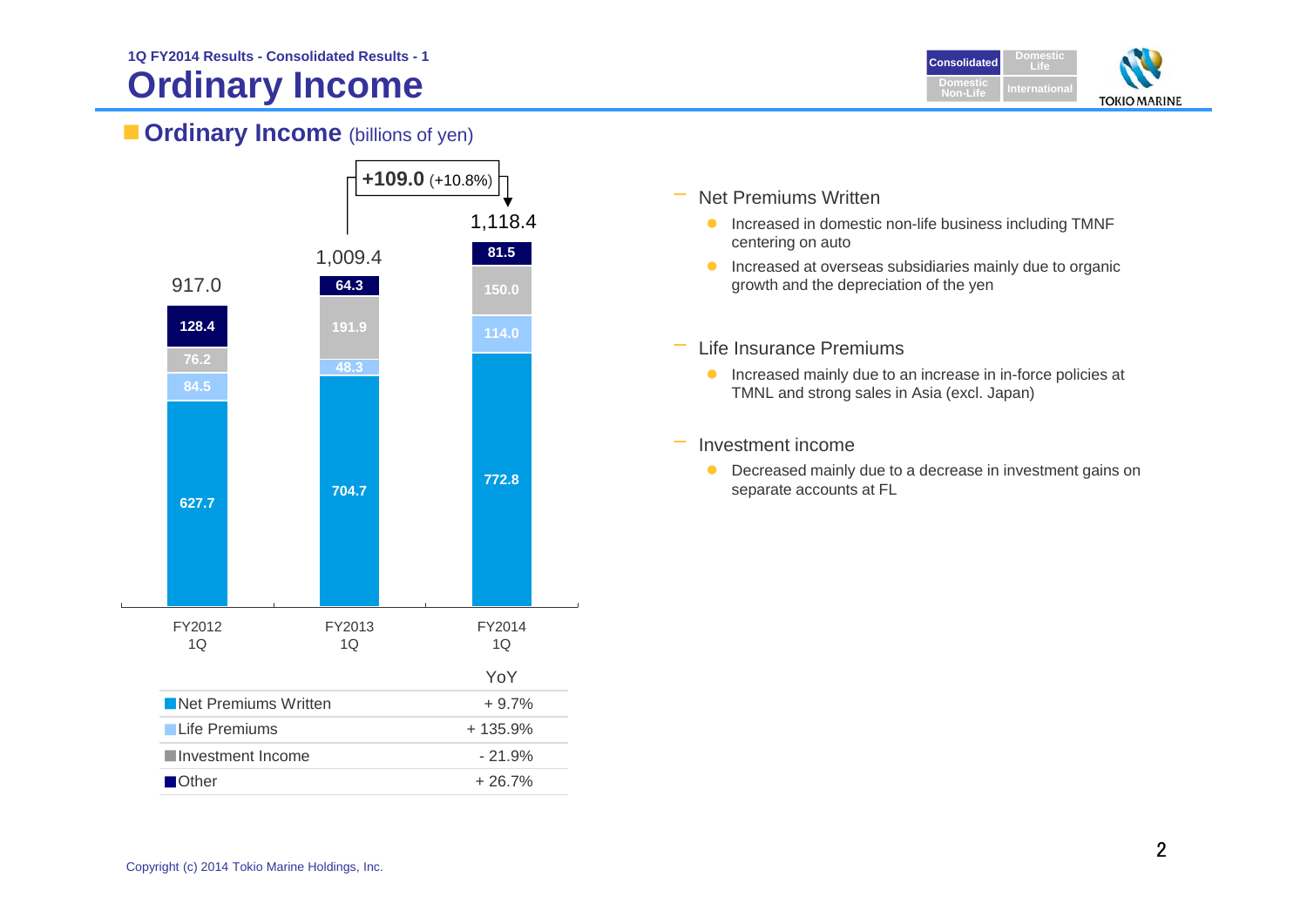# **Ordinary Profit**



### **Cordinary Profit** (billions of yen)



On pages 3 and 4, figures of each business domain are calculated as follows, and they differ from segment information in the Summary Report:

Total

Domestic Non-Life:Total of TMNF and NF

Domestic Life:Total of TMNL and FL

 Consolidation Adjustments:Total of the followings: i) purchase method adjustments, ii) amortization of goodwill and negative goodwill, and iii) others (elimination, etc.)

\* The amount of dividends transferred between overseas subsidiaries which is to be eliminated on a consolidated basis, are deducted from the amount of ordinary profit associated with "Overseas Subsidiaries"

Domestic Non-Life

TMNF: Increased by ¥49.7B YoY

- $\bullet$  Underwriting profit increased mainly due to:
	- $\checkmark$ Increase in net premiums earned associated with revenue growth
	- $\checkmark$ Decrease in net incurred losses
	- $\checkmark$ Decrease in net provision for catastrophe loss reserves
	- Net investment income and other increased mainly due to:
		- $\checkmark$  Increase in dividends from overseas subsidiaries

#### Domestic Life

 $\bullet$ 

- $\bullet$  Increased mainly due to an increase in in-force policies and an improvement in net investment income at TMNL
- Overseas Subsidiaries
	- **O** Decreased mainly due to an increase in natural catastrophe losses

#### –Consolidation Adjustments

• Negative adjustment increased mainly due to an increase in elimination of intra-group transaction associated with an increase in dividends from subsidiaries at TMNF

31.6

84.5 116.1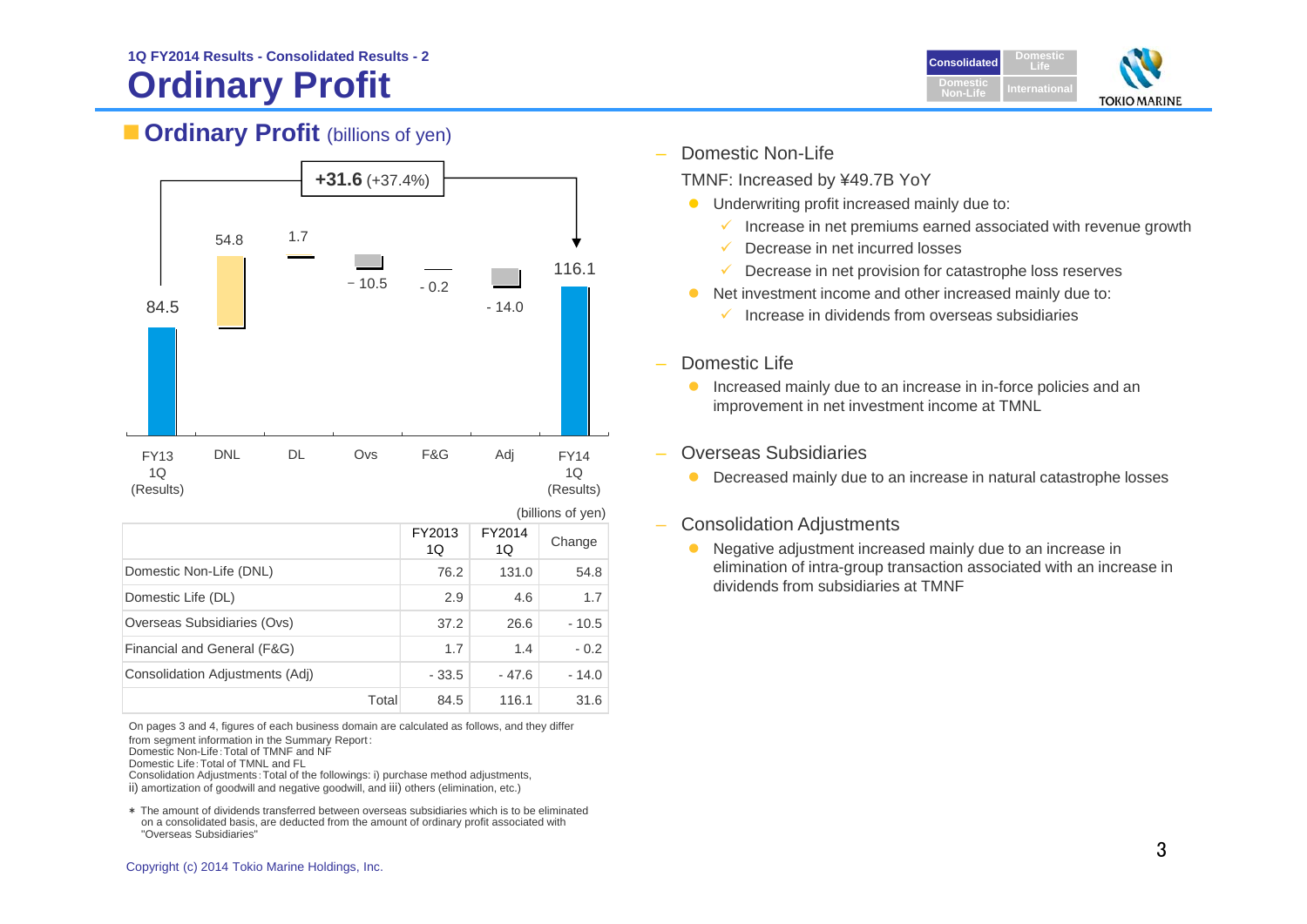

### **Net Income** (billions of yen)



On pages 3 and 4, figures of each business domain are calculated as follows, and they differ

from segment information in the Summary Report:

Domestic Non-Life:Total of TMNF and NF

Domestic Life:Total of TMNL and FL

Consolidation Adjustments:Total of the followings: i) purchase method adjustments,

ii) amortization of goodwill and negative goodwill, and iii) others (elimination, etc.)

\* The amount of dividends transferred between overseas subsidiaries which is to be eliminated on a consolidated basis, are deducted from the amount of net income associated with "Overseas Subsidiaries"

Increased by 56.4% YoY due to the same factors for each business domain as in ordinary profit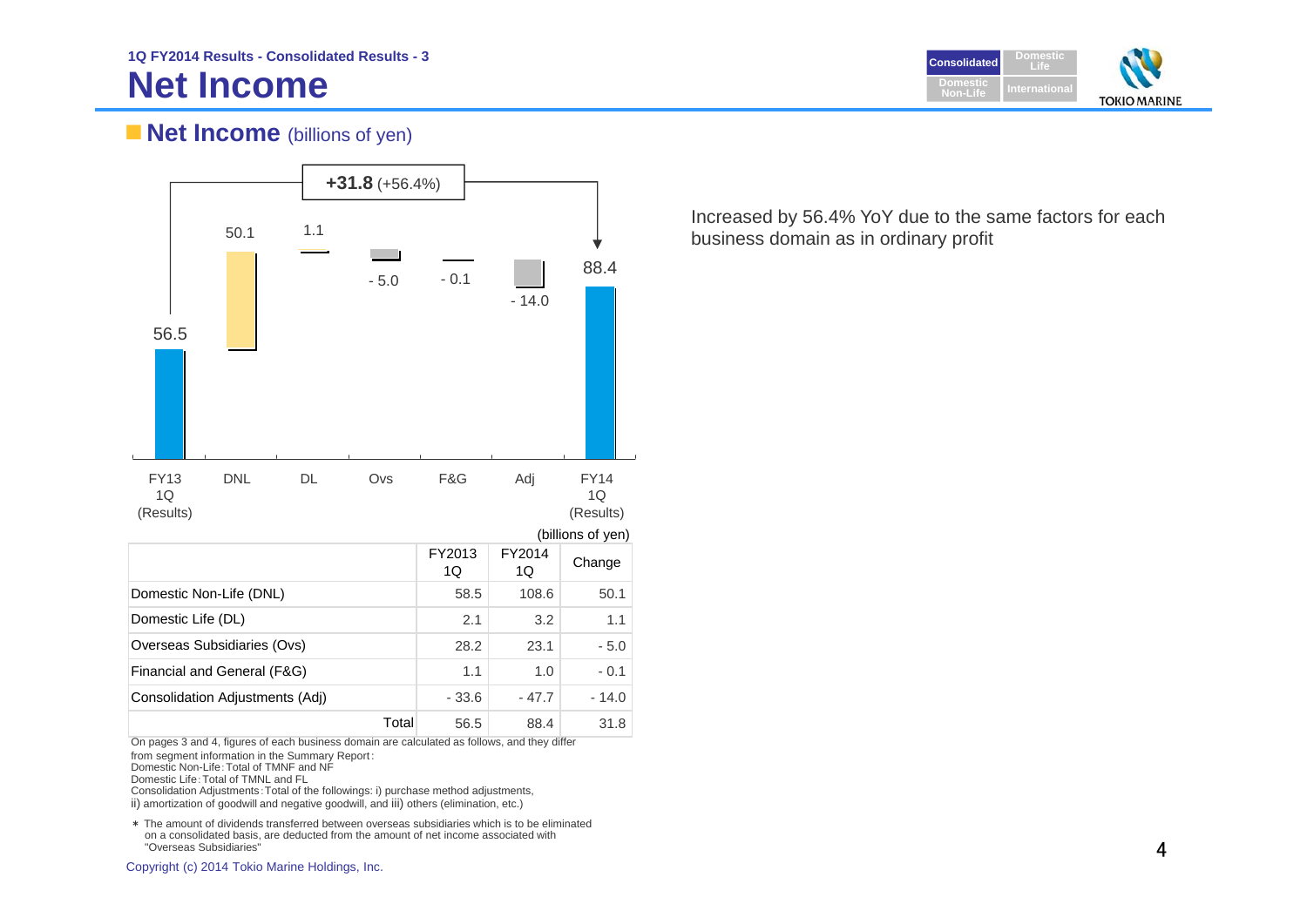### **TMNF Financial Results1Q FY2014 Results – Domestic Non-Life - 1**



### **Changes in Major P/L Items**

|                                 | (billions of yen, except for %)                    |                                            |                                                   |               |               |
|---------------------------------|----------------------------------------------------|--------------------------------------------|---------------------------------------------------|---------------|---------------|
|                                 |                                                    | FY2013<br>1 <sub>O</sub><br><b>Results</b> | <b>FY2014</b><br>1 <sub>O</sub><br><b>Results</b> | YoY<br>Change | $\frac{0}{0}$ |
| <b>Underwriting profit/loss</b> |                                                    | 3.1                                        | 41.8                                              | 38.6          | 1,240.5%      |
|                                 | Net premiums written                               | 486.6                                      | 506.2                                             | 19.6          | 4.0%          |
|                                 | Private insurance                                  | 430.5                                      | 442.6                                             | 12.0          | 2.8%          |
|                                 | Net incurred losses*                               | $-305.6$                                   | $-283.1$                                          | 22.4          | $-7.4%$       |
|                                 | Private insurance*                                 | $-248.9$                                   | $-225.2$                                          | 23.7          | $-9.5%$       |
|                                 | <b>Business expenses</b>                           | $-150.5$                                   | $-155.4$                                          | $-4.9$        | 3.3%          |
|                                 | Private insurance                                  | $-138.3$                                   | $-143.3$                                          | $-5.0$        | 3.7%          |
|                                 | Provision/Reversal of<br>catastrophe loss reserves | $-12.0$                                    | $-4.5$                                            | 7.5           |               |
|                                 | Net investment income (loss) and other             | 72.6                                       | 84.6                                              | 11.9          | 16.5%         |
|                                 | Net investment income/loss                         | 79.1                                       | 88.9                                              | 9.8           | 12.5%         |
|                                 | Interest and dividends                             | 68.0                                       | 81.1                                              | 13.1          | 19.3%         |
|                                 | Gains/Losses on sales of securities                | 26.9                                       | 20.6                                              | $-6.3$        | $-23.4%$      |
|                                 | Impairment losses on securities                    | $-3.4$                                     | $-0.0$                                            | 3.4           | $-99.2%$      |
|                                 | Gains/Losses on derivatives                        | $-0.2$                                     | $-0.6$                                            | $-0.4$        |               |
| <b>Ordinary profit/loss</b>     |                                                    | 75.9                                       | 125.7                                             | 49.7          | 65.5%         |
|                                 | <b>Extraordinary gains/losses</b>                  | $-0.9$                                     | $-0.9$                                            | $-0.0$        |               |
| <b>Net income/loss</b>          |                                                    | 58.4                                       | 105.0                                             | 46.5          | 79.6%         |

\*Including loss adjustment expenses

(Notes)

- 1. Plus and minus of the figures in the above table correspond to positive and negative to profit
- 2. Private insurance includes all lines excluding compulsory automobile liability insurance and residential earthquake insurance

#### – Underwriting Profit

Increased by ¥38.6B YoY to ¥ 41.8B

- Net premiums written (Private insurance)
	- **7** Increase mainly in auto and P.A. (See p.7 for details) (4.7% increase excluding the impact of the reorganization of the U.S. branch as an overseas subsidiary)
- Net incurred losses (Private insurance)
	- **7** Decrease in provision for reserves for foreign currency denominated outstanding claims due to the yen turning to appreciation
	- **7** Decrease in net incurred losses relating to natural catastrophes occurred during the period (1Q FY13: ¥1.8B , 1Q FY14: ¥1.1B)
	- **1** Net incurred losses other than the above also decreased centering on auto
- **Business expenses** 
	- Increase due to the impact of the consumption tax hike and an increase in agency commissions associated with revenue growth, etc.
- Catastrophe loss reserves
	- **7** Increase in amount taken down associated with claims payment relating to the snowstorms in Feb. 2014 (Claims paid in 1Q FY14 relating to the snowstorms: approx. ¥38B)
- Net Investment Income and Other (See p.8 for details) Increased by ¥11.9B YoY to ¥84.6B mainly due to an increase in dividends from overseas subsidiaries
- Net Income

Accordingly, increased by ¥46.5B YoY to ¥105.0B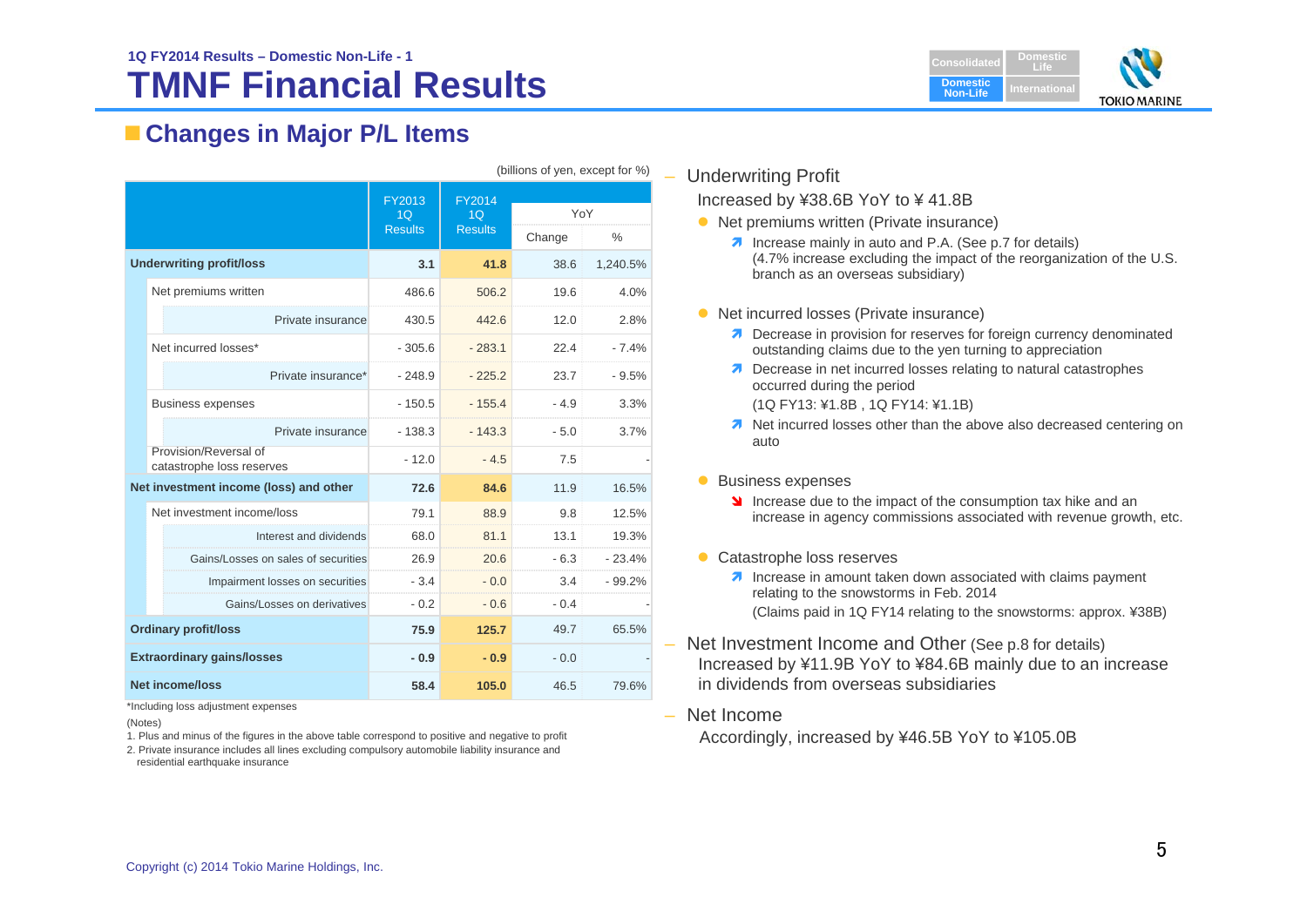

### ■ **Combined Ratio** (Private insurance: W/P basis)



|                  |                             |                |                |                | (billions of yen) |
|------------------|-----------------------------|----------------|----------------|----------------|-------------------|
|                  |                             | FY2012         | FY2013         |                |                   |
|                  |                             | 1 <sub>O</sub> | 1 <sub>O</sub> | 1 <sub>O</sub> | YoY               |
|                  |                             | <b>Results</b> | <b>Results</b> | <b>Results</b> | Change            |
|                  | <b>Net premiums written</b> | 410.3          | 430.5          | 442.6          | 12.0              |
| Net claims paid* |                             | 257.9          | 253.0          | 267.9          | 14.9              |
|                  | <b>Business expenses</b>    | 133.4          | 138.3          | 143.3          | 5.0               |
|                  | Corporate expenses          | 55.8           | 55.7           | 55.3           | $-0.4$            |
|                  | Agency commissions          | 77.6           | 82.5           | 87.9           | 5.4               |

#### **(Reference)**

| <b>Private insurance</b><br><b>E/I</b> loss ratio* | 61.8% | 61.7% | 54.3% | - 7.5pt |
|----------------------------------------------------|-------|-------|-------|---------|
| <b>Auto insurance</b><br><b>E/I loss ratio*</b>    | 65.6% | 64.2% | 58.3% | - 5.9pt |

\* Including loss adjustment expenses

#### – Loss Ratio

- W/P basis loss ratio increased by 1.8 points YoY to 60.5%
	- Claims payment relating to the snowstorms in Feb. 2014

#### – Expense Ratio

- **Increased by 0.3 points YoY to 32.4%** 
	- **A** Increase in net premiums written
	- Impact of the consumption tax hike

#### – Combined Ratio

 W/P basis combined ratio increased by 2.0 points YoY to 92.9% due to the factors above

#### (Reference)

- E/I basis loss ratio
	- **Improved by 7.5 points YoY to 54.3% mainly due to a decrease** in net incurred losses centering on auto, in addition to the impact of the yen turning to appreciation
- E/I basis combined ratio
	- **Improved by 7.2 points YoY to 86.7%**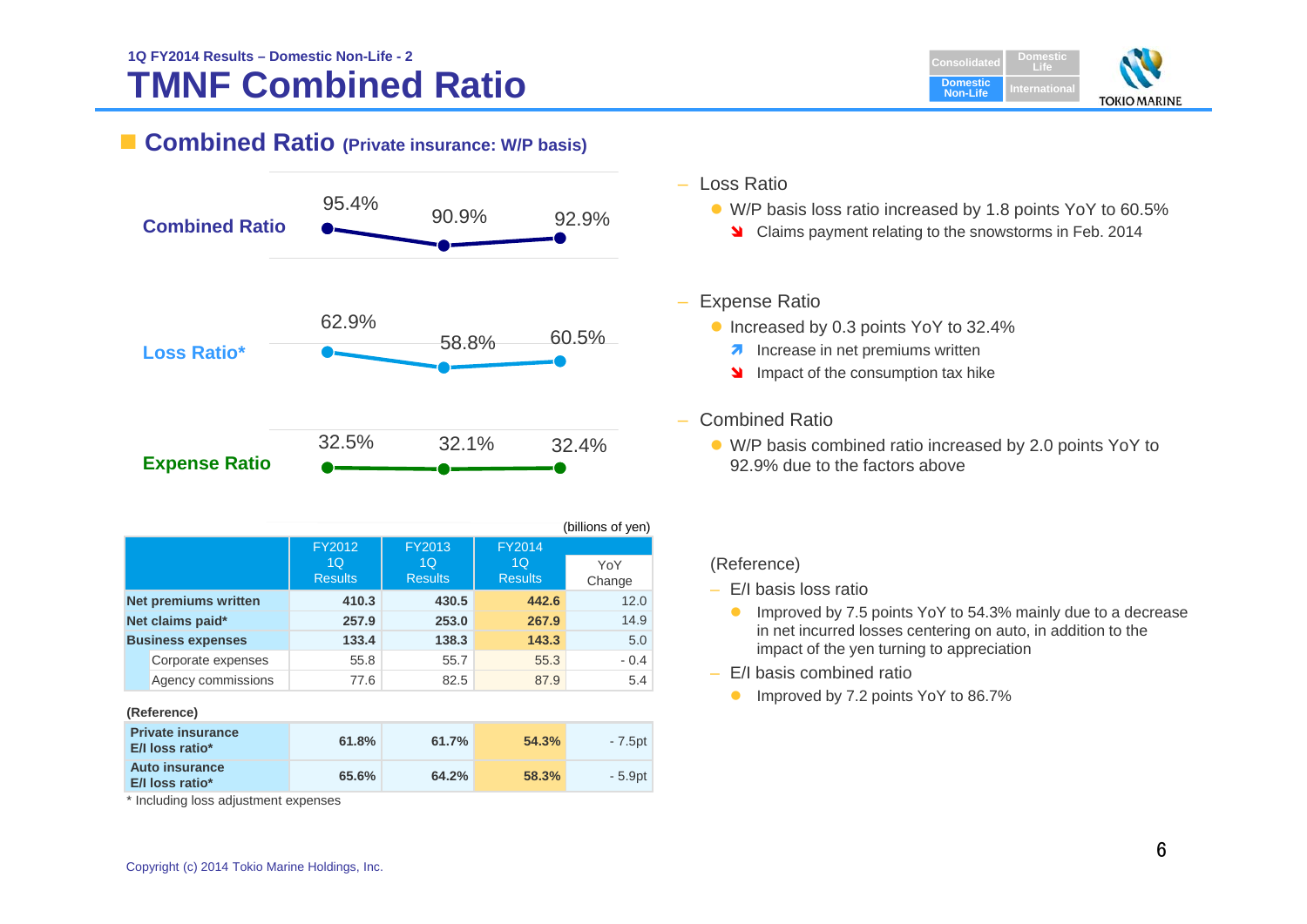

### ■ Net Premiums Written by Line

| (billions of yen, except for %)          |                |                |        |         |
|------------------------------------------|----------------|----------------|--------|---------|
|                                          | FY2013<br>1Q   | FY2014<br>1Q   |        |         |
|                                          | <b>Results</b> | <b>Results</b> | YoY    |         |
|                                          |                |                | Change | $\%$    |
| Fire                                     | 58.7           | 59.0           | 0.3    | 0.7%    |
| <b>Marine</b>                            | 15.9           | 15.0           | $-0.9$ | $-5.9%$ |
| P.A.                                     | 53.5           | 55.7           | 2.2    | 4.2%    |
| Auto                                     | 236.8          | 246.0          | 9.1    | 3.9%    |
| <b>CALI</b>                              | 55.5           | 63.3           | 7.7    | 13.9%   |
| Other                                    | 65.9           | 67.0           | 1.0    | 1.7%    |
| <b>Total</b>                             | 486.6          | 506.2          | 19.6   | 4.0%    |
| <b>Private insurance</b><br><b>Total</b> | 430.5          | 442.6          | 12.0   | 2.8%    |

## **W/P Loss Ratio by Line**

|                                          | FY2013               | FY2014               |               |
|------------------------------------------|----------------------|----------------------|---------------|
|                                          | 1Q<br><b>Results</b> | 1Q<br><b>Results</b> | YoY<br>Change |
| <b>Fire</b>                              | 53.9%                | 90.0%                | 36.1pt        |
| Marine                                   | 62.4%                | 56.2%                | $-6.1pt$      |
| P.A.                                     | 44.1%                | 41.5%                | $-2.6pt$      |
| Auto                                     | 64.1%                | 62.2%                | $-1.9pt$      |
| CALI                                     | 102.1%               | 91.6%                | $-10.6pt$     |
| Other                                    | 54.6%                | 44.9%                | $-9.7pt$      |
| <b>Total</b>                             | 63.7%                | 64.4%                | 0.7pt         |
| <b>Private insurance</b><br><b>Total</b> | 58.8%                | 60.5%                | 1.8pt         |

#### Major Factors of Changes in NPW

- $\bullet$  Fire: Increased mainly due to revenue growth in the domestic household sector, despite the impact of the reorganization of the U.S. branch as an overseas subsidiary
- Marine: Decreased mainly due to the impact of the reorganization of the U.S. branch as an overseas subsidiary, in addition to a decrease in trade and distributions
- $\bullet$  P.A.: Increased mainly due to rate revisions associated with revisions of reference-loss-cost rates by the General Insurance Rating Organization of Japan, in addition to revenue growth in nationwide group P.A. insurance for employment injury
- $\bullet$  Auto: Increased mainly due to product and rate revisions and an increase in number of polices
- $\bullet$  CALE Increased mainly due to rate revisions in Apr. 2013
- Other: Increased mainly due to revenue growth in major contracts
- Major Factors of Changes in W/P Loss Ratio
	- $\bullet$  Fire: Worsened mainly due to claims payment relating to the snowstorms in Feb. 2014
	- $\bullet$  P.A.: Improved mainly due to revenue growth
	- $\bullet$  Auto: Improved mainly due to a decrease in the number of claims and revenue growth
	- $\bullet$  CALI: Improved mainly due to revenue growth
	- Other: Improved due to revenue growth and the reversal effect of a major claims payment in FY2013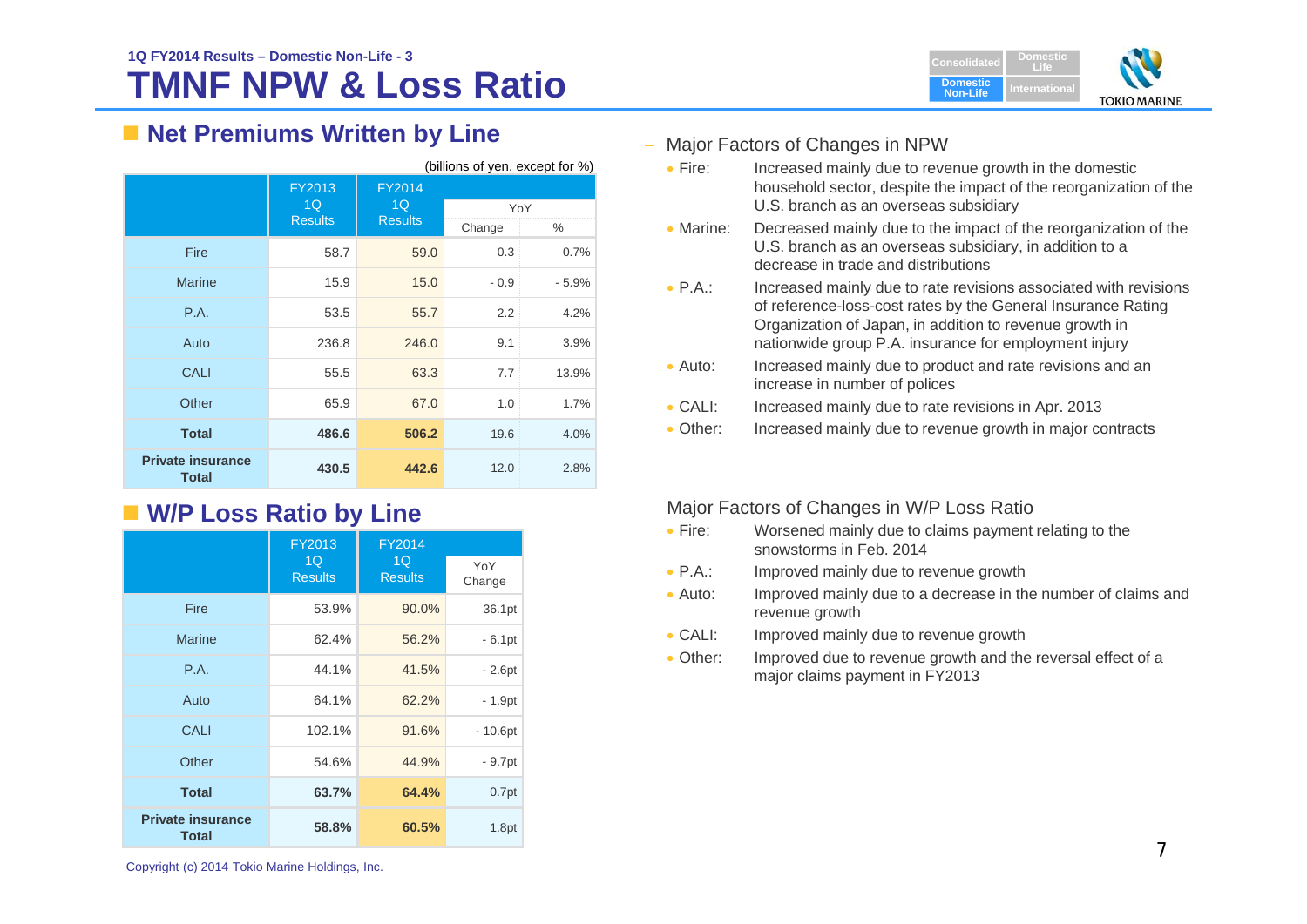# **TMNF Asset Management Results**



### **TMNF Net Investment Income and Other**

| (billions of yen)                                       |                |                |        |  |  |
|---------------------------------------------------------|----------------|----------------|--------|--|--|
|                                                         | FY2013         | FY2014         |        |  |  |
|                                                         | 1 <sub>O</sub> | 1 <sub>O</sub> | YoY    |  |  |
|                                                         | <b>Results</b> | <b>Results</b> | Change |  |  |
| Net investment income and other                         | 72.6           | 84.6           | 11.9   |  |  |
| Net investment income                                   | 79.1           | 88.9           | 9.8    |  |  |
| Net interest and dividends income                       | 54.9           | 68.6           | 13.7   |  |  |
| Interest and dividends income                           | 68.0           | 81.1           | 13.1   |  |  |
| Dividends from domestic stocks                          | 23.6           | 28.0           | 4.3    |  |  |
| Dividends from foreign stocks                           | 26.6           | 38.5           | 11.8   |  |  |
| Income from domestic bonds                              | 8.2            | 7.4            | $-0.7$ |  |  |
| Income from foreign bonds                               | 2.0            | 0.9            | $-1.0$ |  |  |
| Transfer of investment income<br>on deposit premiums    | $-13.1$        | $-12.5$        | 0.5    |  |  |
| Net capital gains                                       | 24.1           | 20.3           | $-3.8$ |  |  |
| Gains/Losses on sales of securities                     | 26.9           | 20.6           | $-6.3$ |  |  |
| Impairment losses on securities                         | $-3.4$         | $-0.0$         | 3.4    |  |  |
| Impairment losses on domestic stocks                    | $-0.5$         | $-0.0$         | 0.4    |  |  |
| Gains/Losses on derivatives                             | $-0.2$         | $-0.6$         | $-0.4$ |  |  |
| Foreign exchange forwards and<br>foreign currency swaps | $-2.7$         | 0.7            | 3.4    |  |  |
| Other investment income and expenses                    | 0.4            | 0.1            | $-0.2$ |  |  |
| Others (Gains/Losses on foreign exchange, etc.)         | 0.4            | 0.1            | $-0.3$ |  |  |
| Other ordinary income and expenses                      | $-6.4$         | $-4.2$         | 2.1    |  |  |

### **Example Sales of Business-Related Equities**

|                                    |                      |                                  | (billions of yen) |
|------------------------------------|----------------------|----------------------------------|-------------------|
|                                    | FY2013               | FY2014                           |                   |
|                                    | 1Q<br><b>Results</b> | 1 <sub>O</sub><br><b>Results</b> | YoY<br>Change     |
| Sales of business-related equities | 28                   | 26                               | $-2$              |

- Net investment income and other increased by ¥11.9B YoY to ¥84.6B
	- Net interest and dividends income increased by ¥13.7B YoY to ¥68.6B
		- Dividends from foreign stocks:
			- $\checkmark$  Increase in dividends from overseas subsidiaries
		- **7** Dividends from domestic stocks:
			- $\checkmark$  Increase in dividends from business-related equities
	- Net capital gains decreased by ¥3.8B YoY to ¥20.3B
		- **A** Impairment losses on securities:
			- $\checkmark$  Mainly due to the reversal effect of impairment losses recorded in FY2013
		- **Sains/Losses on sales of securities:** 
			- $\sqrt{\phantom{a}}$  Due to the reversal effect of sales of domestic bonds in FY2013
	- Other ordinary income and expenses increased by ¥2.1B YoY to  $4 - 4.2B$
- – Sales of business-related equities decreased by ¥2B YoY to ¥26B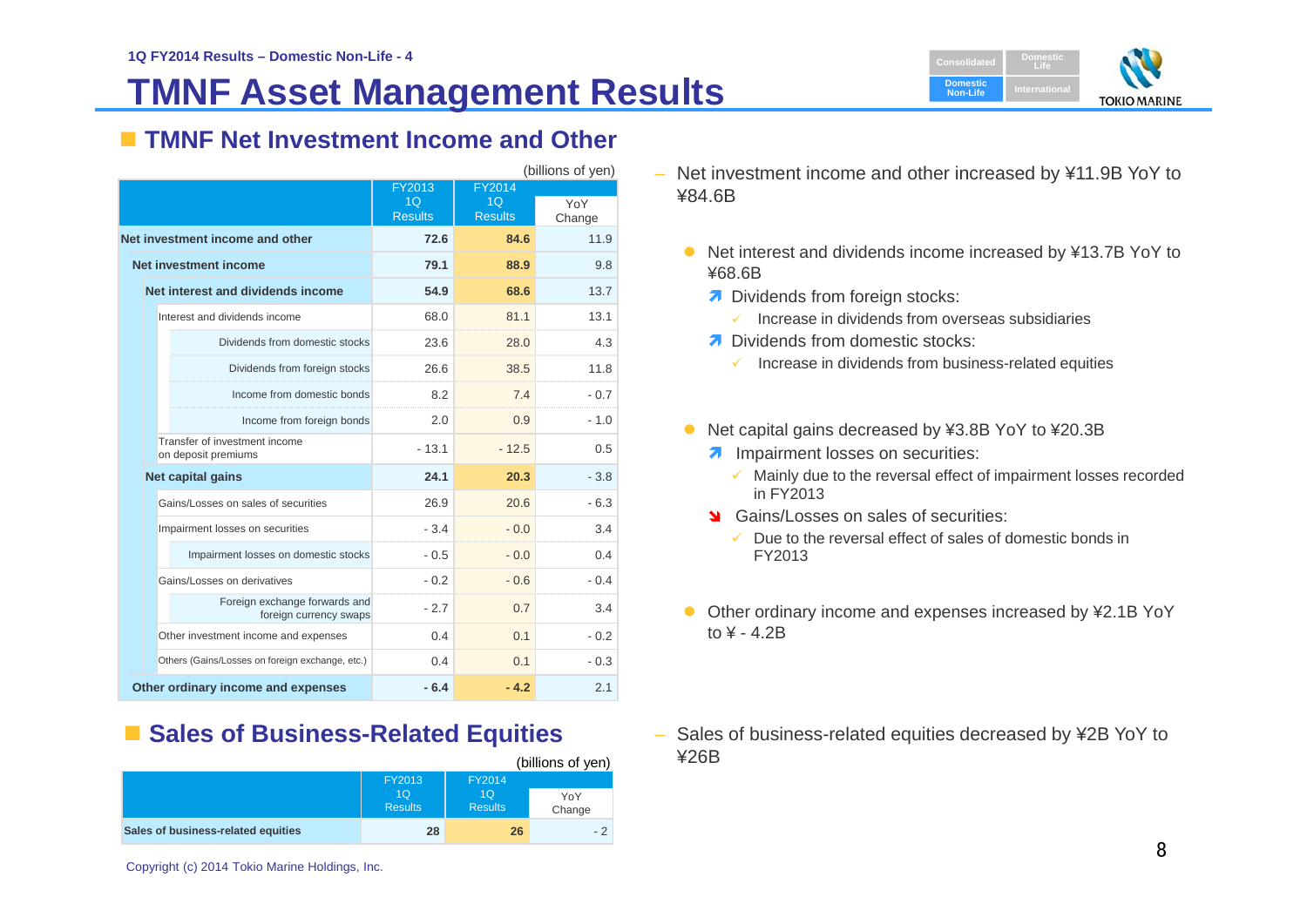# **NF Financial Results**

**DomesticConsolidatedLifeDomestic Non-LifeInternationalTOKIO MARINE** 

### **Changes in Major P/L Items**

|                                            |                                                    | FY2013         | FY2014         |          |               |  |
|--------------------------------------------|----------------------------------------------------|----------------|----------------|----------|---------------|--|
|                                            |                                                    | 1Q             | 1Q             |          | YoY           |  |
|                                            |                                                    | <b>Results</b> | <b>Results</b> | Change   | $\frac{0}{0}$ |  |
| <b>Underwriting profit/loss</b>            |                                                    | 0.0            | 4.8            | 4.7      | 7,622.5%      |  |
|                                            | Net premiums written                               | 34.8           | 35.4           | 0.5      | 1.7%          |  |
|                                            | Private insurance                                  | 30.5           | 30.6           | 0.0      | 0.2%          |  |
|                                            | Net incurred losses*                               | $-22.1$        | $-20.1$        | 2.0      | $-9.1%$       |  |
|                                            | Private insurance*                                 | $-18.1$        | $-16.0$        | 2.1      | $-11.8%$      |  |
|                                            | <b>Business expenses</b>                           | $-11.3$        | $-11.3$        | 0.0      | $-0.2%$       |  |
|                                            | Private insurance                                  | $-10.3$        | $-10.2$        | 0.0      | $-0.9%$       |  |
|                                            | Provision/Reversal of<br>catastrophe loss reserves | $-1.0$         | 0.6            | 1.7      |               |  |
|                                            | Net investment income (loss) and other             | 0.5            | 0.6            | 0.0      | 18.7%         |  |
|                                            | Net investment income/loss                         | 0.6            | 0.7            | 0.1      | 23.8%         |  |
|                                            | Interest and dividends                             | 1.0            | 1.0            | $-0.0$   | $-1.8%$       |  |
|                                            | Gains/Losses on sales of securities                | 0.1            | 0.0            | $-0.1$   | $-75.6%$      |  |
|                                            | <b>Ordinary profit/loss</b>                        | 0.2            | 5.3            | 5.0      | 2,114.5%      |  |
|                                            | <b>Extraordinary gains/losses</b>                  | $-0.0$         | $-0.0$         | $-0.0$   |               |  |
| <b>Net income/loss</b>                     |                                                    | 0.0            | 3.6            | 3.5      | 6,201.6%      |  |
| Loss ratio (All lines total, W/P basis)*   |                                                    | 61.8%          | 64.5%          | 2.8pt    |               |  |
| Expense ratio (All lines total, W/P basis) |                                                    | 32.6%          | 32.0%          | $-0.6pt$ |               |  |
|                                            | <b>Combined ratio</b>                              | 94.4%          | 96.6%          | 2.2pt    |               |  |

\* Including loss adjustment expenses

(Notes)

1. Plus and minus of the figures in the above table correspond to positive and negative to profit

2. Private insurance includes all lines excluding compulsory automobile liability insurance and residential earthquake insurance

#### ‒Underwriting Profit

- Increased by ¥4.7B YoY to ¥4.8B
	- $\rightarrow$  Net premiums written on private insurance basis remained almost flat YoY mainly due to a revenue growth in auto owing to an increase in new policies and rate revisions, despite a decrease in fire
	- Decrease in net incurred losses in auto
	- $\lambda$  Increase in amount taken down from catastrophe loss reserves associated with claims payment relating to the snowstorms in Feb. 2014
- Net Investment Income and Other
	- Net investment income and other remained almost flat YoY at ¥0.6B
- Net Income

‒

 $(hillione of van event for  $0/2$ )$ 

• Accordingly, increased by ¥3.5B YoY to ¥3.6B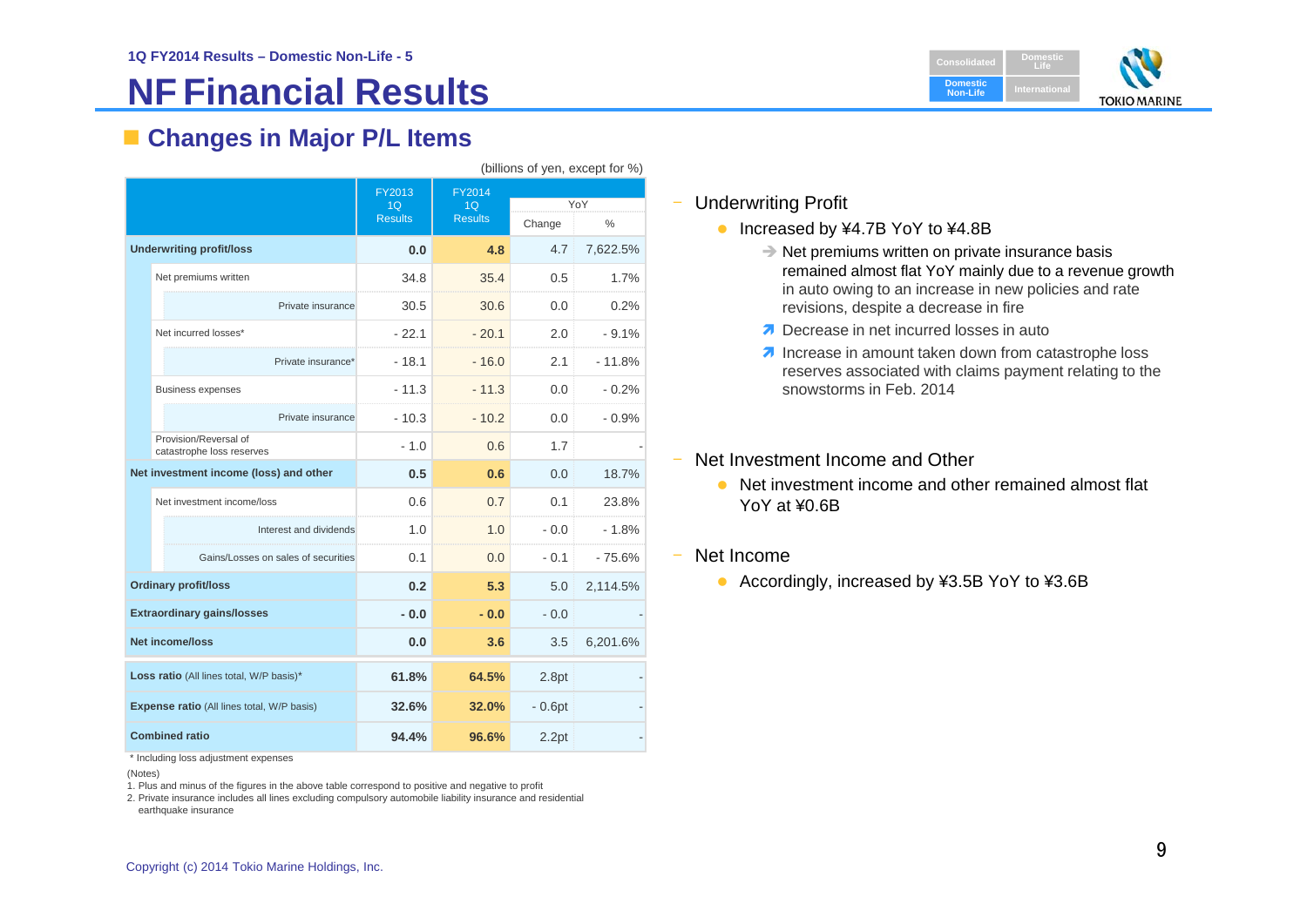# **TMNL Financial Results**



### **Annualized Premiums (ANP) and Key Figures**

(billions of yen)



- New Policies ANP
	- $\bullet$  Increased by 29.1% YoY due to favorable sales growth in the first-sector line and individual annuity
- In-force Policies ANP
	- $\bullet$  Increased by 3.1% from the end of FY2013 (YoY increase of 14.0%) due to a steady increase in in-force policies

- Insurance Premiums and Other
	- $\bullet$  Increased by ¥22.6B YoY to ¥163.7B due to a favorable increase in new policies and in-force policies

#### Net Income

 $\bullet$  Increased by ¥2.0B YoY to ¥3.2B due to an increase in insurance premiums and other as shown above, in addition to an improvement in net investment income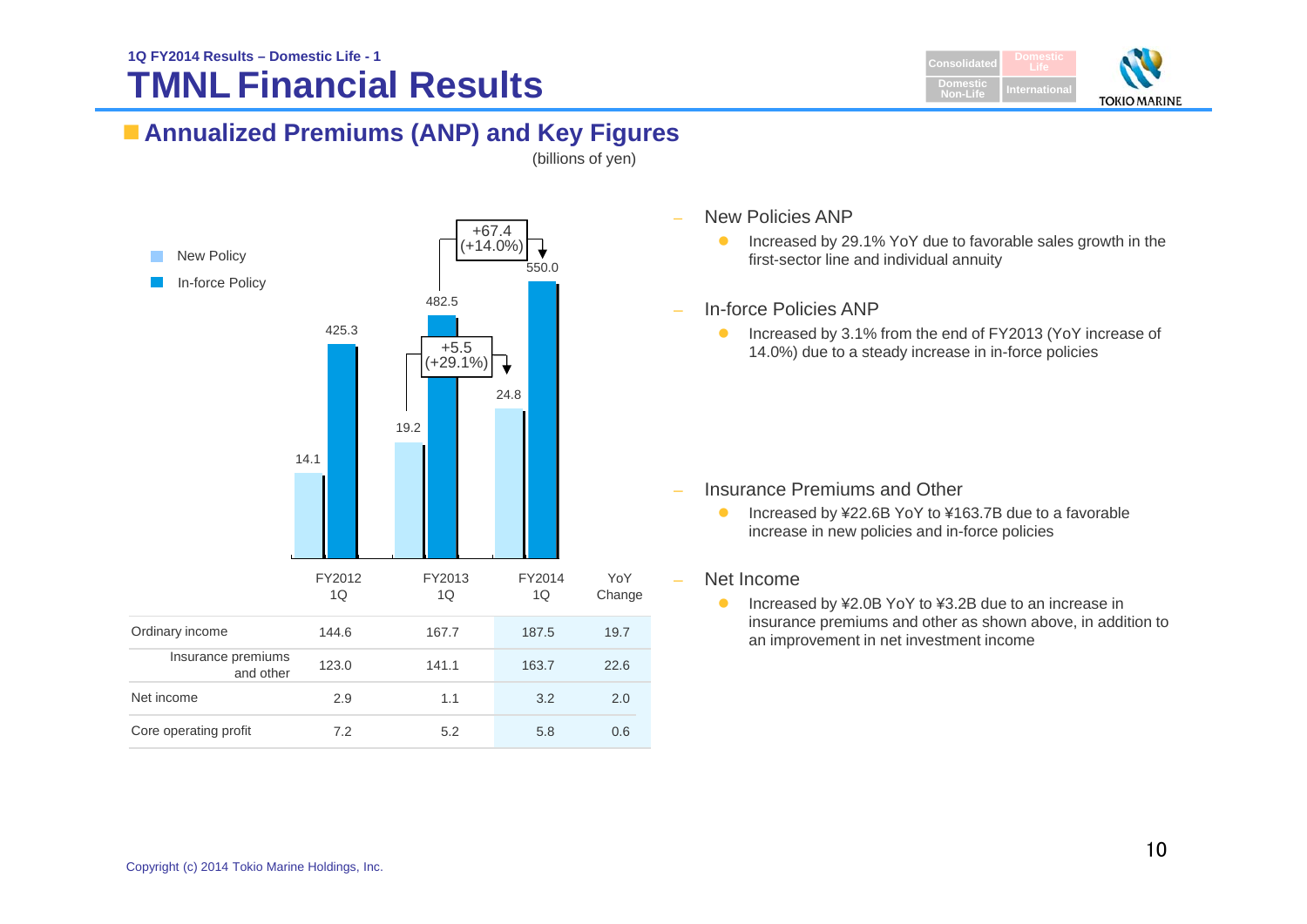

### **Net Premiums Written (NPW)**

|                                   | (billions of yen, except for %)   |                         |                         |        |      |                   |  |
|-----------------------------------|-----------------------------------|-------------------------|-------------------------|--------|------|-------------------|--|
|                                   |                                   | FY2013                  | FY2014                  |        |      |                   |  |
|                                   |                                   | 1Q                      | 1Q                      |        |      |                   |  |
|                                   |                                   | <b>Results</b>          | <b>Results</b>          | YoY    |      | (Ref.)            |  |
| Applied FX rate                   |                                   | As of end-<br>Mar. 2013 | As of end-<br>Mar. 2014 | Change | $\%$ | YoY<br>(Excluding |  |
| (USD/JPY)                         |                                   | JPY 94.0                | JPY 102.9               |        |      | FX effects")      |  |
|                                   | North America                     | 117.6                   | 137.5                   | 19.8   | 17%  | 7%                |  |
|                                   | Europe<br>(incl. Middle East)     | 37.3                    | 41.3                    | 3.9    | 11%  | $-8%$             |  |
|                                   | South &<br><b>Central America</b> | 24.3                    | 29.6                    | 5.2    | 21%  | 25%               |  |
|                                   | Asia                              | 25.1                    | 25.9                    | 0.8    | 3%   | $-0%$             |  |
|                                   | Reinsurance                       | 37.5                    | 53.2                    | 15.6   | 42%  | 25%               |  |
| <b>Total Non-Life<sup>*</sup></b> |                                   | 242.0                   | 287.6                   | 45.6   | 19%  | 8%                |  |
| Life                              |                                   | 16.3                    | 24.4                    | 8.0    | 49%  | 41%               |  |
| <b>Total</b>                      |                                   | 258.3                   | 312.0                   | 53.6   | 21%  | 10%               |  |

\* Total Non-Life figures include some life insurance premiums of composite overseas subsidiaries \*\* Excluding FX effects due to yen conversion

 Net premiums written increased by 21% YoY mainly due to the progress of growth measures in each business segment and the depreciation of the yen

#### North America

 $\bullet$  Increased mainly due to rate increases on the renewal book and an increase in new business at Philadelphia and Delphi

#### Europe

 $\bullet$  Although increased due to the depreciation of the yen, NPW on a local currency basis decreased mainly due to the softening of the market

#### South & Central America

 $\bullet$  Increased due to strong sales of auto insurance in Brazil, the mainstay product in the local business

#### Asia

 $\bullet$  Increased mainly due to the depreciation of the yen and strong sales of auto insurance in Malaysia, Taiwan and other countries, despite the slowdown in auto sales in Thailand

#### Reinsurance

- $\bullet$  Increased mainly in non-catastrophe business, despite the softening of the market
- Life
- $\bullet$ Increased due to strong sales in Singapore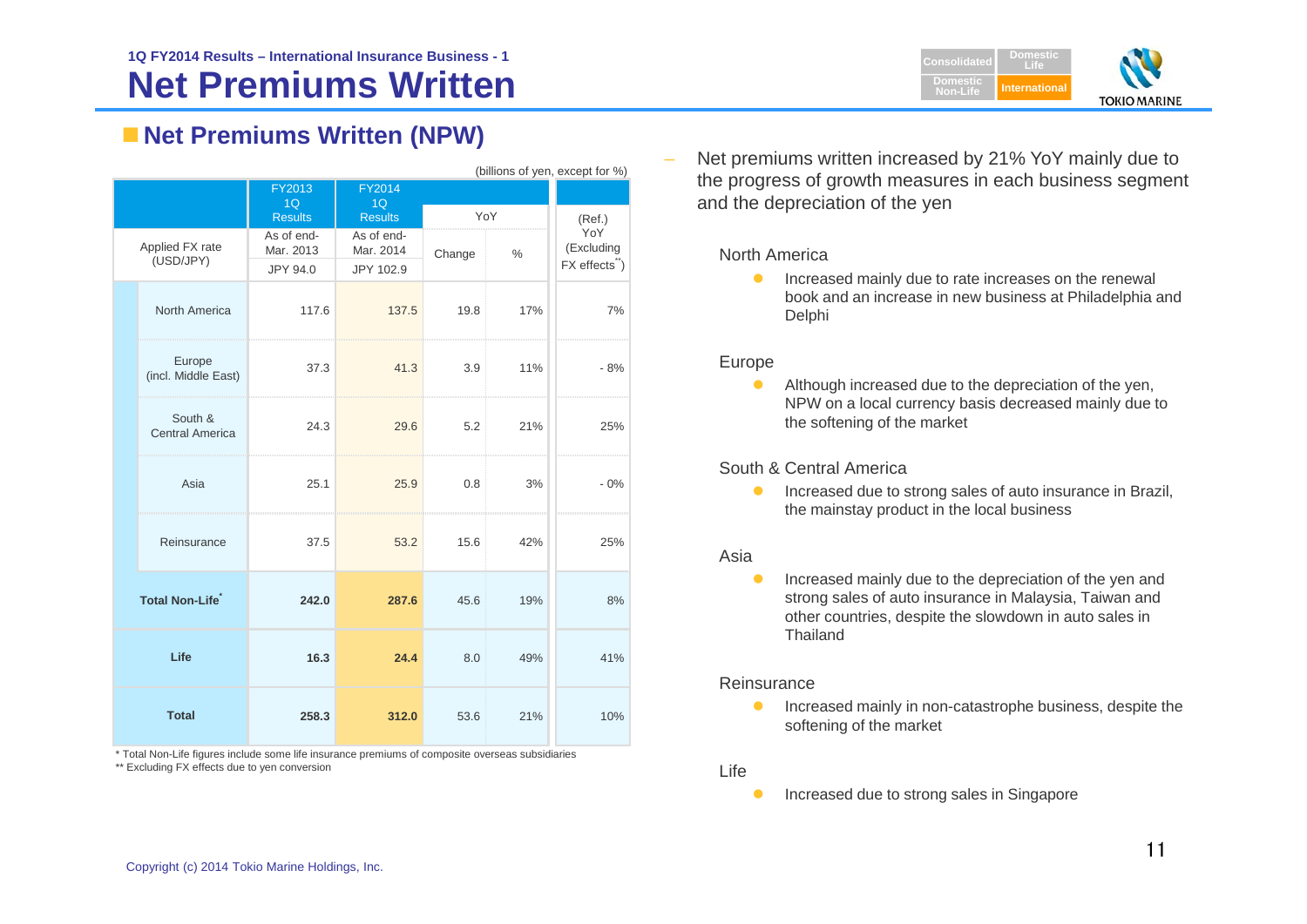# **Adjusted Earnings**

## **Adjusted Earnings**

| (billions of yen, except for %) |                                                                                                                 |                                                                                                    |                                                                                                    |                                          |                                                                                       |  |
|---------------------------------|-----------------------------------------------------------------------------------------------------------------|----------------------------------------------------------------------------------------------------|----------------------------------------------------------------------------------------------------|------------------------------------------|---------------------------------------------------------------------------------------|--|
|                                 | FY2013                                                                                                          | <b>FY2014</b>                                                                                      |                                                                                                    |                                          |                                                                                       |  |
|                                 | 1Q                                                                                                              | 1Q                                                                                                 |                                                                                                    |                                          |                                                                                       |  |
|                                 |                                                                                                                 |                                                                                                    |                                                                                                    |                                          | (Ref.)<br>YoY                                                                         |  |
|                                 |                                                                                                                 |                                                                                                    | Change                                                                                             |                                          | (Excluding                                                                            |  |
| (USD/JPY)                       |                                                                                                                 |                                                                                                    |                                                                                                    |                                          | FX effects")                                                                          |  |
|                                 |                                                                                                                 |                                                                                                    |                                                                                                    |                                          |                                                                                       |  |
| North America                   |                                                                                                                 |                                                                                                    |                                                                                                    |                                          |                                                                                       |  |
|                                 |                                                                                                                 |                                                                                                    |                                                                                                    |                                          | $-34%$                                                                                |  |
|                                 |                                                                                                                 |                                                                                                    |                                                                                                    |                                          |                                                                                       |  |
|                                 |                                                                                                                 |                                                                                                    |                                                                                                    |                                          |                                                                                       |  |
| (incl. Middle East)             |                                                                                                                 |                                                                                                    |                                                                                                    |                                          | $-22%$                                                                                |  |
|                                 |                                                                                                                 |                                                                                                    |                                                                                                    |                                          |                                                                                       |  |
| South &                         |                                                                                                                 |                                                                                                    |                                                                                                    |                                          |                                                                                       |  |
| <b>Central America</b>          |                                                                                                                 |                                                                                                    |                                                                                                    |                                          | 544%                                                                                  |  |
|                                 |                                                                                                                 |                                                                                                    |                                                                                                    |                                          |                                                                                       |  |
|                                 |                                                                                                                 |                                                                                                    |                                                                                                    |                                          |                                                                                       |  |
|                                 |                                                                                                                 |                                                                                                    |                                                                                                    |                                          | $-61%$                                                                                |  |
|                                 |                                                                                                                 |                                                                                                    |                                                                                                    |                                          |                                                                                       |  |
|                                 |                                                                                                                 |                                                                                                    |                                                                                                    |                                          | $-4%$                                                                                 |  |
|                                 |                                                                                                                 |                                                                                                    |                                                                                                    |                                          |                                                                                       |  |
|                                 |                                                                                                                 |                                                                                                    |                                                                                                    |                                          |                                                                                       |  |
|                                 |                                                                                                                 |                                                                                                    |                                                                                                    |                                          | $-35%$                                                                                |  |
|                                 |                                                                                                                 |                                                                                                    |                                                                                                    |                                          |                                                                                       |  |
|                                 |                                                                                                                 |                                                                                                    |                                                                                                    |                                          |                                                                                       |  |
| Life                            | 0.4                                                                                                             | 0.9                                                                                                | 0.4                                                                                                | 113%                                     | 82%                                                                                   |  |
|                                 |                                                                                                                 |                                                                                                    |                                                                                                    |                                          |                                                                                       |  |
|                                 |                                                                                                                 |                                                                                                    |                                                                                                    |                                          |                                                                                       |  |
|                                 | 39.4                                                                                                            | 29.0                                                                                               | $-10.3$                                                                                            | $-26%$                                   | $-34%$                                                                                |  |
|                                 |                                                                                                                 |                                                                                                    |                                                                                                    |                                          |                                                                                       |  |
|                                 | Applied FX rate<br>Europe<br>Asia<br>Reinsurance<br><b>Total Non-Life</b><br><b>Total</b><br>(After adjustment) | <b>Results</b><br>As of end-<br>Mar. 2013<br>JPY 94.0<br>16.4<br>7.3<br>0.2<br>10.0<br>3.5<br>39.2 | <b>Results</b><br>As of end-<br>Mar. 2014<br>JPY 102.9<br>11.8<br>6.9<br>1.5<br>4.1<br>3.8<br>28.4 | $-4.6$<br>$-0.4$<br>1.2<br>$-5.9$<br>0.3 | YoY<br>$\frac{0}{0}$<br>$-28%$<br>$-6%$<br>528%<br>$-59%$<br>10%<br>$-10.7$<br>$-27%$ |  |

\* Total Non-Life figures include some life insurance premiums of composite overseas subsidiaries

\*\* Excluding FX effects due to yen conversion

 Although decreased YoY mainly due to natural catastrophe losses and the reversal effect of a decrease in reserves inFY 2013 related to Thai flood, there was a steady progress in light of FY2014 projections\*

\* FY2014 full year projections: ¥105.0B (Progress: approx. 28%)

#### North America

 $\bullet$  Decreased mainly due to an increase in natural catastrophe losses at Philadelphia and a decrease in realized gain at Delphi

#### Europe

**O** Decreased mainly due to the reversal effect of a decrease in reserves recorded in FY2013

#### South & Central America

 $\bullet$  Increased mainly due to an increase in auto business and improved combined ratio in auto business in Brazil

#### Asia

 $\bullet$  Decreased mainly due to the reversal effect of a decrease in reserves related to Thai flood recorded in FY2013

#### Reinsurance

 $\bullet$  Remained almost flat YoY mainly due to the depreciation of the yen despite the softening of the market

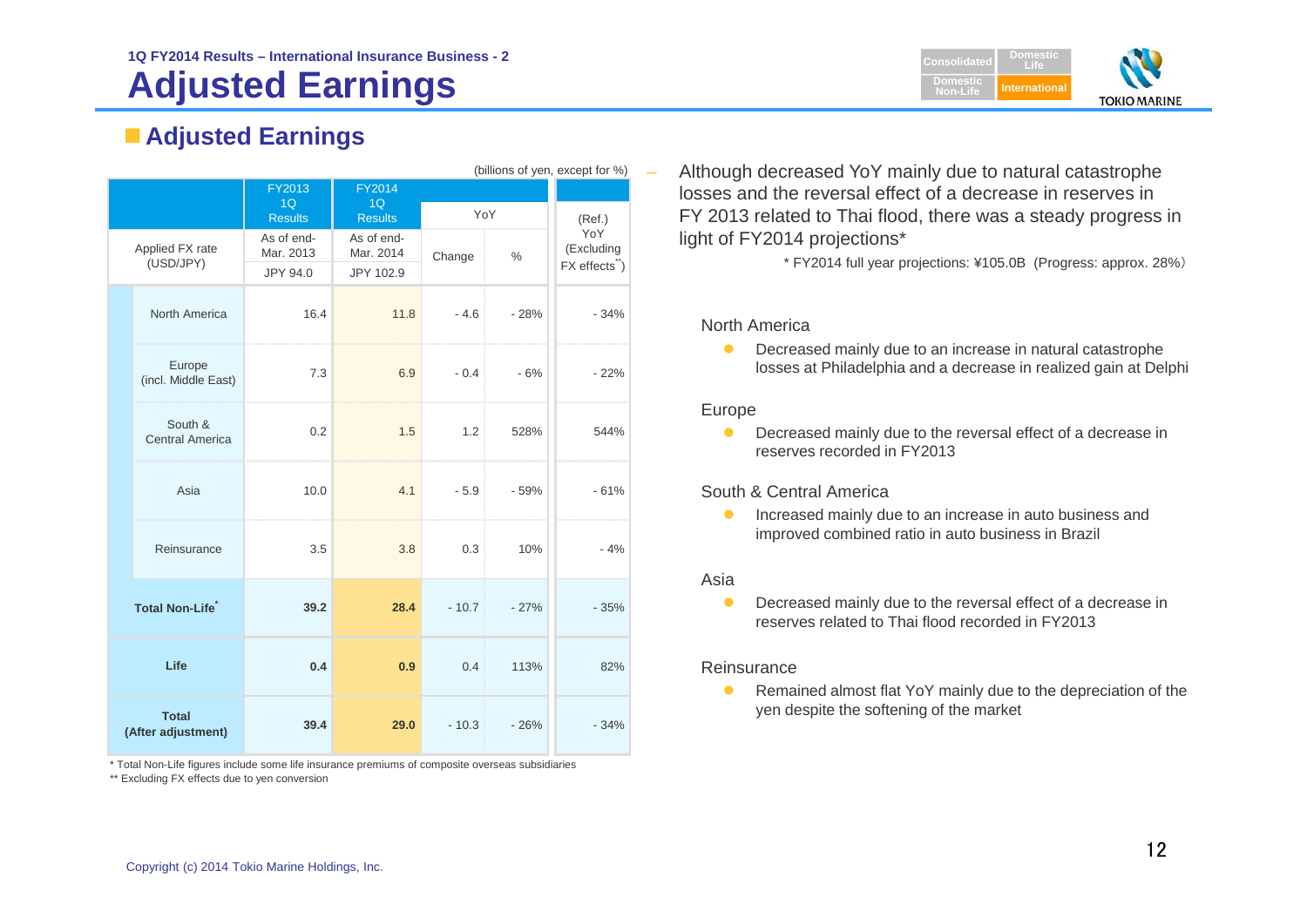# **PHLY / Delphi / Kiln**



### **Net Premiums Written**

| (billions of yen, except for %) |                         |                         |        |      |                                                |  |
|---------------------------------|-------------------------|-------------------------|--------|------|------------------------------------------------|--|
|                                 | <b>FY2013</b><br>1Q     | <b>FY2014</b><br>10     |        |      |                                                |  |
|                                 | <b>Results</b>          | <b>Results</b>          | YoY    |      | (Ref.)                                         |  |
| Applied FX rate                 | As of end-<br>Mar. 2013 | As of end-<br>Mar. 2014 | Change | $\%$ | YoY<br>(Excluding<br>FX effects <sup>*</sup> ) |  |
| (USD/JPY)                       | JPY 94.0                | JPY 102.9               |        |      |                                                |  |
| Philadelphia                    | 55.3                    | 66.0                    | 10.6   | 19%  | 9%                                             |  |
| Delphi                          | 48.0                    | 57.6                    | 9.5    | 20%  | 10%                                            |  |
| Kiln                            | 30.3                    | 33.3                    | 2.9    | 10%  | - 8%                                           |  |

\* Excluding FX effects due to yen conversion

### **Adjusted Earnings**

(billions of yen, except for %)

|  |                              | FY2013                  | <b>FY2014</b>                    |        |        |                   |
|--|------------------------------|-------------------------|----------------------------------|--------|--------|-------------------|
|  |                              | 1Q<br><b>Results</b>    | 1 <sub>O</sub><br><b>Results</b> | YoY    |        | (Ref.)            |
|  | Applied FX rate<br>(USD/JPY) | As of end-<br>Mar. 2013 | As of end-<br>Mar. 2014          | Change | $\%$   | YoY<br>(Excluding |
|  |                              | <b>JPY 94.0</b>         | JPY 102.9                        |        |        | FX effects)       |
|  | Philadelphia                 | 9.3                     | 4.6                              | $-4.7$ | $-50%$ | - 55%             |
|  | Delphi                       | 7.9                     | 6.9                              | $-1.0$ | $-13%$ | $-20%$            |
|  | Kiln                         | 6.2                     | 6.7                              | 0.5    | 8%     | - 9%              |

\* Excluding FX effects due to yen conversion